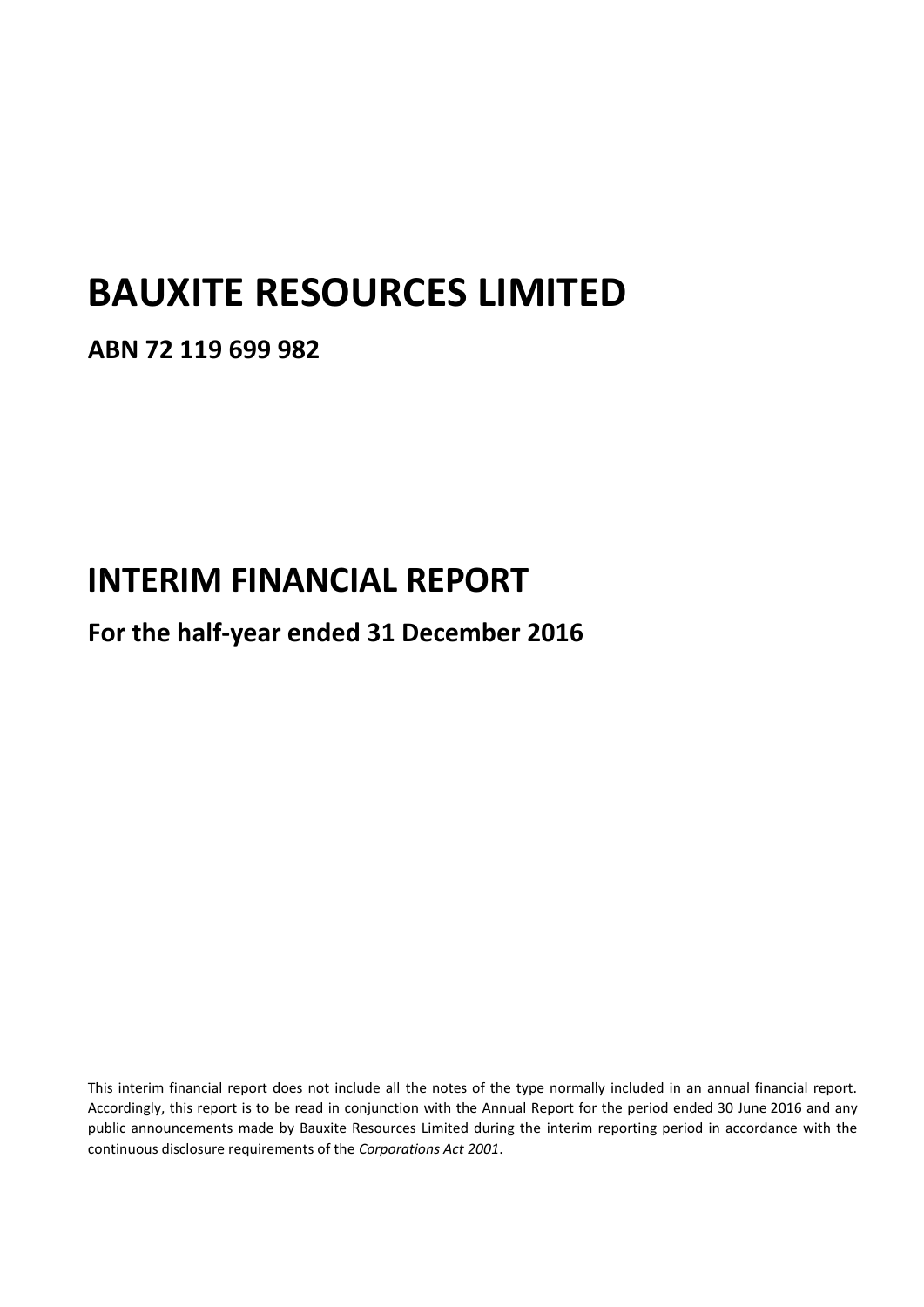# Directors' Report

Your Directors submit their report on the consolidated entity (referred to hereafter as the Group) consisting of Bauxite Resources Limited and the entities it controlled at the end of, or during, the half-year ended 31 December 2016.

#### **DIRECTORS AND OFFICERS**

The names, qualifications and experience of the Company's Directors and Officers who held office at the end of the halfyear are as follows:

#### **Robert Nash**, B Juris LLB, Public Notary (Non-Executive Chairman)

Mr Nash is a lawyer by profession and currently practises as a barrister. He is presently the Head of WA Navy Reserve Legal Panel. He was a council member of the Law Society of Western Australia for 7 years, a Convenor of the Law Society Education Committee and a member of the Ethics and Professional Conduct Committees.

Mr Nash joined the board before the Company listed in 2008 and, following was appointed Chairman in August 2013.

Mr Nash has not held any other listed company directorships in the last 3 years.

#### **Luke Atkins**, LLB (Non-Executive Director)

Mr Atkins previously practised as a lawyer and was the principal of Atkins and Co Lawyers, a Perth based legal firm which he owned and managed for seven years. Mr Atkins brings to the Company extensive experience in capital raising and public listed companies.

Mr Atkins is currently Chairman of ASX listed Altech Chemicals Limited (8 May 2007 to current) and has interests in a number of enterprises including agriculture, property development and hospitality. Mr Atkins was a former director of Reclaim Industries Limited.

#### **Neil Lithgow**, MSc, FFin, MAusIMM (Non-Executive Director)

Mr Lithgow is a geologist by profession with over 20 years experience in mineral exploration, economics and mining feasibility studies covering base metals, coal, iron ore and gold.

Mr Lithgow is a non-executive director of Aspire Mining Limited (12 February 2010 to current) and he is a member of the Australian Institute of Mining and Metallurgy and the Financial Services Institute of Australia.

Mr Lithgow has not held any other listed company directorships in the last 3 years.

#### **Zhaozhong Wang**, (Non-Executive Director)

Mr Wang is the representative from the Company's substantial shareholder, HD Mining & Investments Pty Ltd ("HD Mining"). Mr Wang is managing director of HD Mining which is a subsidiary of Shandong No1 Geo-mineral Exploration Institute at the Shandong Bureau of Geology in China and is based in Perth, Western Australia.

He is a qualified senior geologist who graduated from the Geological Science Institute of Shandong Jianzhu University in June 1991. He has been involved in geological exploration and survey and was previously in charge of the following Chinese projects: Pingdu Hill Gold, Dawenkou Mazhuang county Gypsum Project, Shandong Longkou Liangjia Coal Project and Laizhou Sanshan Island Gold Project.

He has accumulated geological experience in the Chinese mining industry including gold, copper, coal, iron, gypsum and bauxite.

Mr Wang has not held any other listed company directorships in the last 3 years.

#### **CHIEF EXECUTIVE OFFICER & COMPANY SECRETARY**

Sam Middlemas, B.Com.,PGrad DipBus., CA (Chief Executive Officer and Company Secretary)

Sam Middlemas is a Chartered Accountant with over 20 years of commercial experience in the mining and resources sector. Sam was formerly a Non-Executive Director of the ASX Listed Elemental Minerals Limited, including Non-Executive Chairman for 3 years, and formally a Non- Executive Director of the ASX listed Rubicon Resources Limited. He has previously worked or consulted for a number of ASX, TSX and AIM listed Companies, acting in roles including Chief Executive Officer, Non-Executive Director, Chief Financial Officer and Company Secretary to a number of listed public companies over the last 20 years.

He was appointed Company Secretary for Bauxite Resources Limited on 6 July 2012, and Chief Executive Officer on 21 October 2015. He also acts as Company Secretary and CFO for the ASX Listed Ardea Resources Limited, Alto Metals Limited and Enterprise Metals Limited.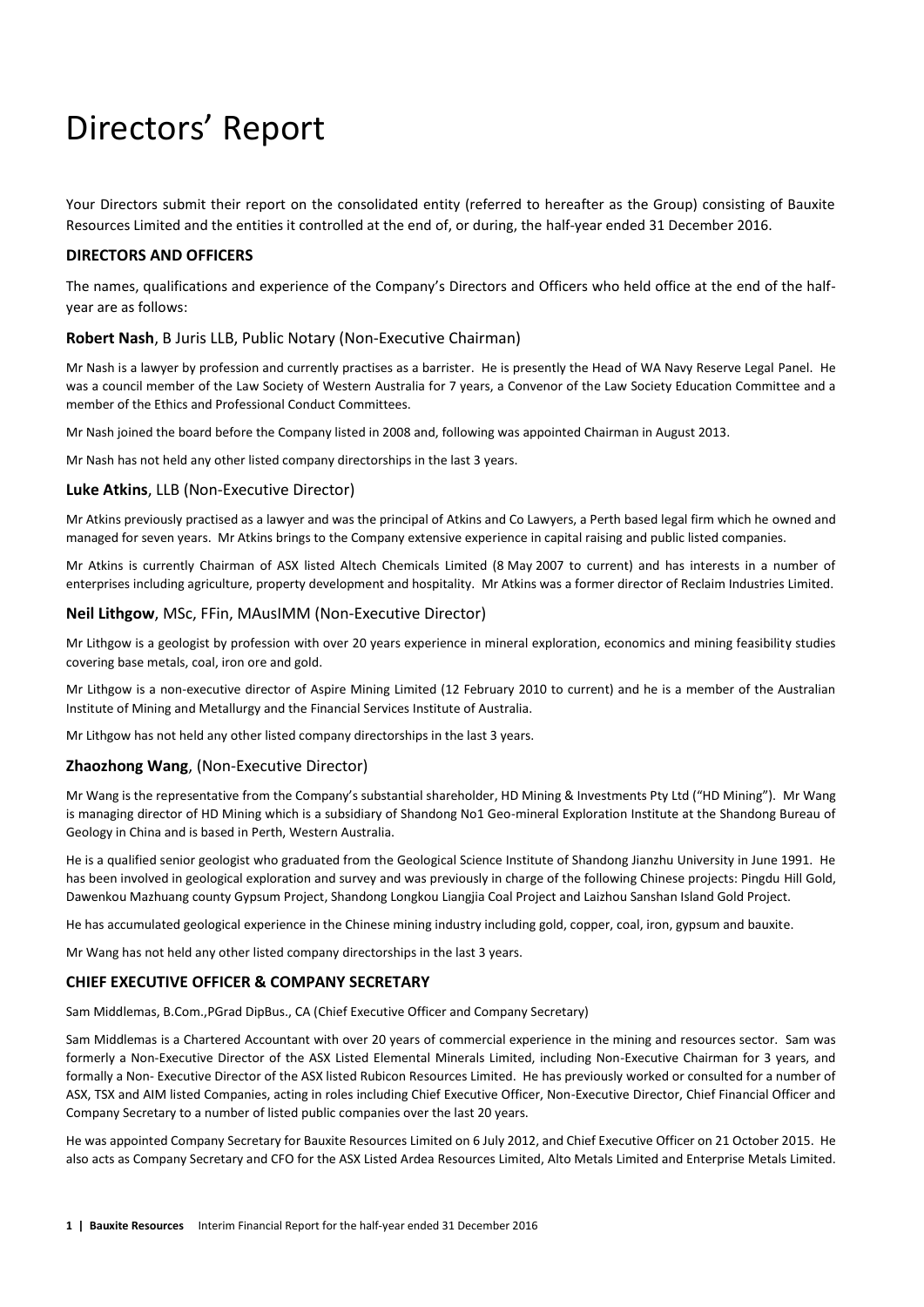## Directors' Report cont.

#### **REVIEW OF OPERATIONS**

#### **BUSINESS DIRECTION AND BOARD STRATEGY**

During the half-year ending 31 December 2016 the Company continued to pursue its bauxite exploration focus through the HD Mining Joint Venture. Bauxite Resources is the manager of the HD Mining Joint Venture, with HD Mining funding 100% of the bauxite exploration costs. Exploration activities were at minimal levels for the half-year with drilling scheduled early in 2017 on extensional areas of the Dionysus and Ceres projects. The current resource base is 86.3Mt inferred Mineral Resource and 1.5Mt Indicated Mineral resources (refer full detail in the 2016 Annual Report Resources Statement). HD Mining have an earn in right of up to 60% following a decision to mine.

The Company is also pursuing other exploration opportunities as seen with the recent pegging of the Lort River Lithium Project, where reconnaissance field work is planned in 2017 pending finalisation of a heritage agreement. Other investments are also being evaluated both within and outside the mining sector.

Since the sale of the Yankaung Joint Venture in 2016, which is reported in the restated prior year figures as a discontinuing operation, the company has substantially reduced operating costs and continues to review all costs on an ongoing basis.

Cash and deposits at 31 December 2016 was \$16.6m, and the company has no debt and additional assets including two rural properties in the Bindoon area of Western Australia

The Board will continue to manage the Company in the best manner in which to maximise returns to shareholders and these may include various capital management initiatives.

#### **AUDITOR'S INDEPENDENCE DECLARATION**

A copy of the auditor's independence declaration as required under section 307C of the Corporations Act 2001 is set out on page 3 for the half-year ended 31 December 2016.

Signed in accordance with a resolution of the Directors.

**Robert Nash Chairman**

Perth, 21 February 2017

#### **Competent Persons Statement**

The information in this report that relates to the HD Mining Joint Venture (HDJV) resource base as a whole, was compiled by Nick Algie. Mr Algie is a qualified geologist and a full time employee of Bauxite Resources Limited (BRL). He is a shareholder in BRL and is entitled to participate in BRL's employee performance plan, details of which are included in BRL's 2016 Remuneration Report. Mr Algie is a member of the Australian Institute of Mining and Metallurgy, and has sufficient experience which is relevant to the style of mineralisation and type of deposit under consideration and to the activity which he is undertaking to qualify as a Competent Person as defined in the 2012 Edition of the "Australasian Code for Reporting of Exploration Results, Mineral Resources and Ore Reserves". Mr Algie has consented to the inclusion in this report of material in the form and context in which it appears.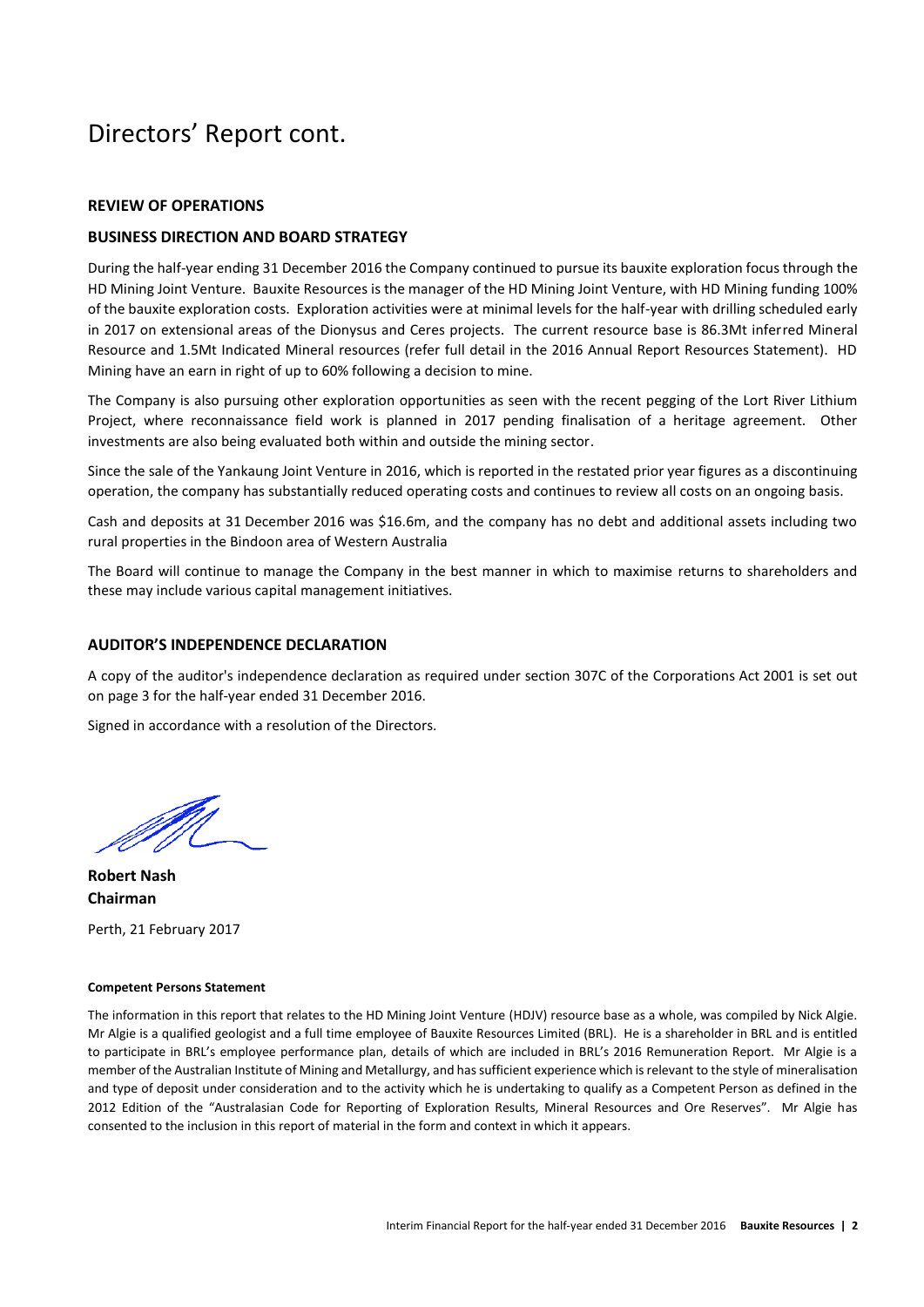## Auditors' Independence Statement

### **MOORE STEPHENS**

Level 15, Exchange Tower 2 The Esplanade Perth WA 6000

PO Box 5785, St Georges Terrace WA 6831

T +61 (0)8 9225 5355 F +61 (0)8 9225 6181

www.moorestephens.com.au

#### **AUDITOR'S INDEPENDENCE DECLARATION UNDER S307C OF THE** *CORPORATIONS ACT 2001*  **TO THE DIRECTORS OF BAUXITE RESOURCES LIMITED**

As lead auditor for the review of Bauxite Resources Limited for the half-year ended 31 December 2016, I declare that, to the best of my knowledge and belief, there have been:

- no contraventions of the auditor independence requirements of the *Corporations Act 2001* in relation to the review; and
- no contraventions of any applicable code of professional conduct in relation to the review.

Neil Pace

MOURE STEPHENS

**Neil Pace Moore Stephens Partner Chartered Accountants**

Signed at Perth this 21st day of February 2017

Liability limited by a scheme approved under Professional Standards Legislation. Moore Stephens ABN 16 874 357 907. An independent member of Moore Stephens International Limited - members in principal cities throughout the world. The Perth Moore Stephens firm is not a partner or agent of any other Moore Stephens firm.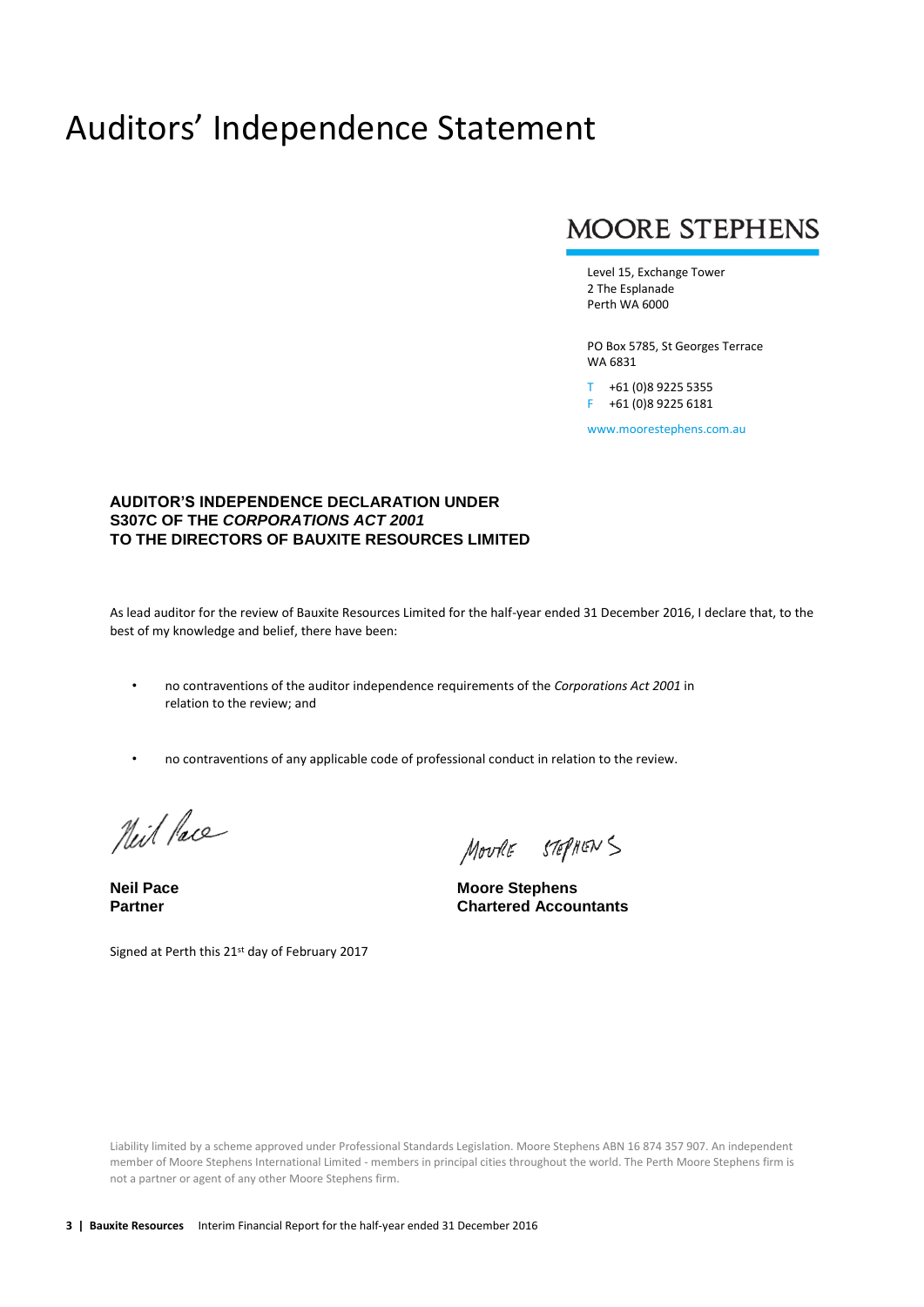# Statement of Profit or Loss and Other Comprehensive Income

Half-Year Ended 31 December 2016

|                                                            | <b>Notes</b>   | <b>Consolidated Group</b> |                                         |
|------------------------------------------------------------|----------------|---------------------------|-----------------------------------------|
|                                                            |                | \$                        | 31 December 2016 31 December 2015<br>\$ |
| <b>Continuing operations</b>                               |                |                           |                                         |
| Recoupment of exploration costs                            | 2              | 89,348                    | 158,899                                 |
| Other income                                               | $\overline{2}$ | 49,466                    | 59,174                                  |
| Interest income                                            | $\overline{2}$ | 226,618                   | 318,641                                 |
| Employee benefits expense                                  |                | (127, 132)                | (725, 459)                              |
| Exploration expenses as incurred                           |                | (150, 737)                | (334, 597)                              |
| Administration expenses                                    |                | (305, 510)                | (753, 246)                              |
| Depreciation and amortisation expense                      |                | (84, 787)                 | (293, 373)                              |
| Gain/(loss) on disposal of fixed assets                    |                | 1,019                     | 81,567                                  |
| Share-based payments expense                               |                |                           | (90, 388)                               |
| Profit / (loss) before income tax                          |                | (301, 715)                | (1,578,782)                             |
| Income tax expense                                         |                |                           |                                         |
| Loss after income tax expense from continuing operations   |                | (301, 715)                | (1,578,782)                             |
| Loss after income tax expense from discontinued operations |                |                           | (536,988)                               |
| Loss after income tax expense for the half-year            |                | (301, 715)                | (2, 115, 770)                           |
| Other comprehensive income                                 |                |                           |                                         |
| Other comprehensive income for the period, net of tax      |                |                           |                                         |
| Total comprehensive income/(loss) for the period           |                | (301, 715)                | (2, 115, 770)                           |
| Loss for the half-year is attributable to:                 |                |                           |                                         |
| Continuing operations                                      |                | (301, 715)                | (1,578,782)                             |
| Discontinuing operations                                   |                |                           | (536,988)                               |
| <b>Owners of Bauxite Resources Limited</b>                 |                | (301, 715)                | (2, 115, 770)                           |
|                                                            |                | (301, 715)                | (2, 115, 770)                           |
| Earnings per share                                         |                |                           |                                         |
| From continuing and discontinued operations:               |                |                           |                                         |
| Basic earnings per share (cents)                           |                | (0.14)                    | (0.91)                                  |
| Diluted earnings per share (cents)                         |                | (0.14)                    | (0.90)                                  |
| From continuing operations:                                |                |                           |                                         |
| Basic earnings per share (cents)                           |                | (0.14)                    | (0.68)                                  |
| Diluted earnings per share (cents)                         |                | (0.14)                    | (0.67)                                  |
| From discontinued operations:                              |                |                           |                                         |
| Basic earnings per share (cents)                           |                |                           | (0.23)                                  |
| Diluted earnings per share (cents)                         |                |                           | (0.23)                                  |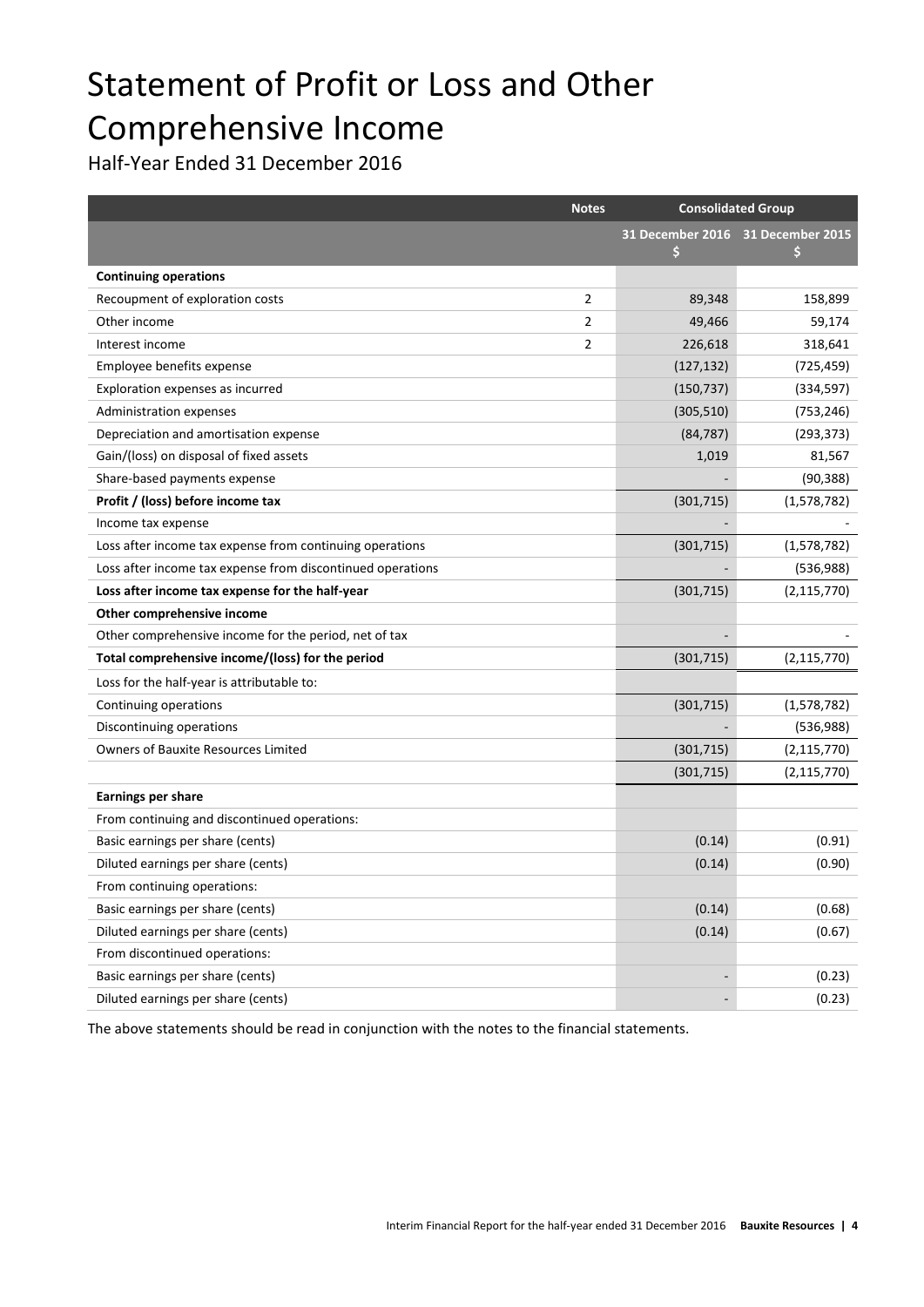# Statement of Financial Position

As at 31 December 2016

| <b>Notes</b>                             | <b>Consolidated Group</b> |                    |
|------------------------------------------|---------------------------|--------------------|
|                                          | 31 December 2016<br>\$    | 30 June 2016<br>\$ |
| <b>CURRENT ASSETS</b>                    |                           |                    |
| Cash and cash equivalents                | 16,670,610                | 16,936,145         |
| Trade and other receivables              | 183,247                   | 177,562            |
| Other financial assets                   | 200,000                   |                    |
| <b>TOTAL CURRENT ASSETS</b>              | 17,053,857                | 17,113,707         |
|                                          |                           |                    |
| <b>NON CURRENT ASSETS</b>                |                           |                    |
| Other financial assets                   |                           | 200,000            |
| Property, plant and equipment            | 2,457,290                 | 2,542,231          |
| <b>TOTAL NON CURRENT ASSETS</b>          | 2,457,290                 | 2,742,231          |
| <b>TOTAL ASSETS</b>                      | 19,511,147                | 19,855,938         |
|                                          |                           |                    |
| <b>CURRENT LIABILITIES</b>               |                           |                    |
| Trade and other payables                 | 45,499                    | 91,041             |
| Provisions                               | 15,772                    | 13,082             |
| <b>TOTAL CURRENT LIABILITIES</b>         | 61,271                    | 104,123            |
|                                          |                           |                    |
| <b>TOTAL LIABILITIES</b>                 | 61,271                    | 104,123            |
| <b>NET ASSETS</b>                        | 19,449,876                | 19,751,815         |
|                                          |                           |                    |
| <b>EQUITY</b>                            |                           |                    |
| Contributed equity                       | 66,641,061                | 66,631,264         |
| Reserves                                 | 561,219                   | 571,240            |
| Retained earnings / (accumulated losses) | (47, 752, 404)            | (47, 450, 689)     |
| <b>TOTAL EQUITY</b>                      | 19,449,876                | 19,751,815         |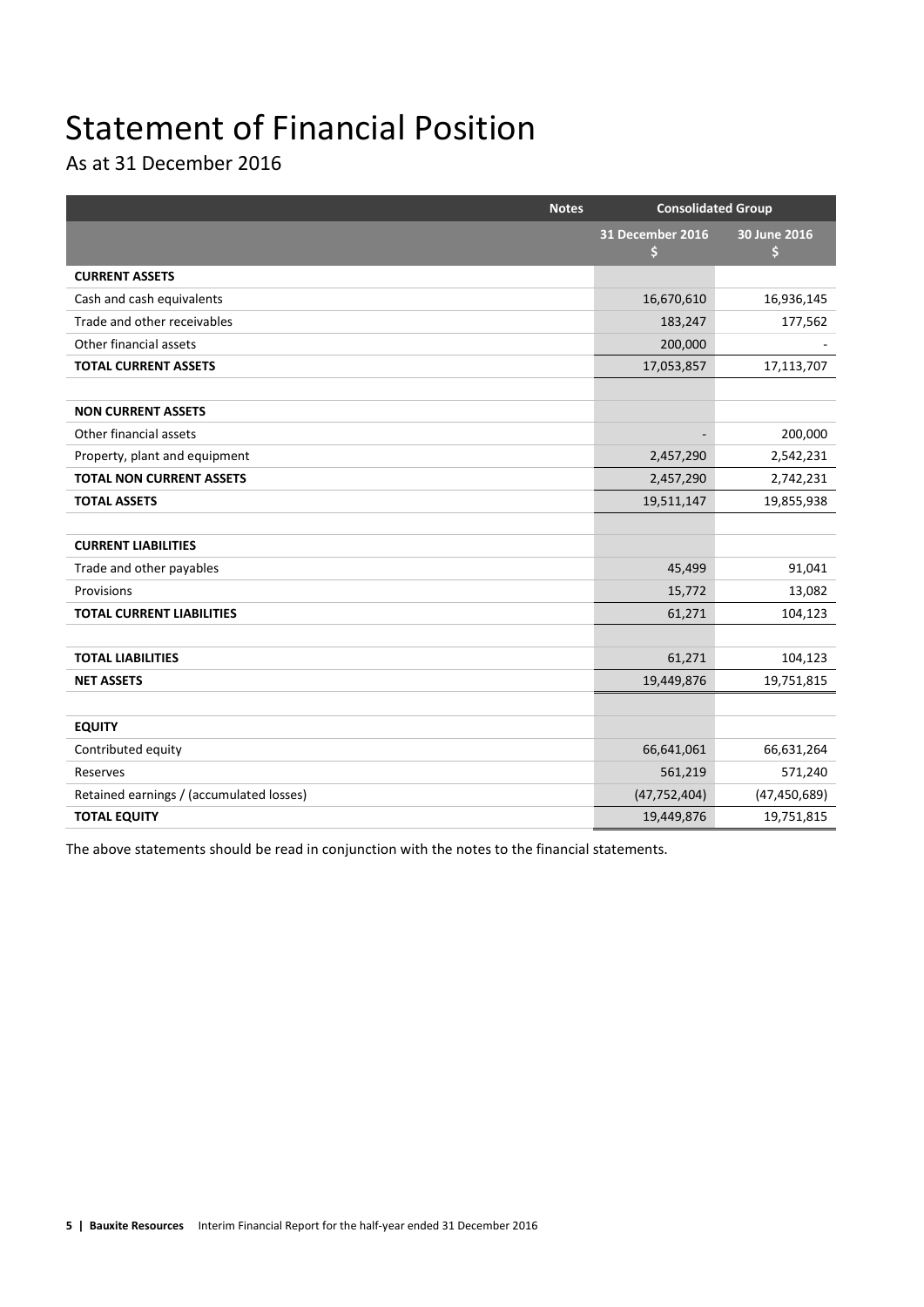# Statement of Changes in Equity

Half-Year Ended 31 December 2016

,

| <b>Consolidated Group</b>                            | <b>Notes</b> | <b>Issued</b><br><b>Ordinary</b><br><b>Capital</b> | <b>Option</b><br><b>Reserve</b> | <b>Retained</b><br><b>Earnings</b> | <b>Total</b>        |
|------------------------------------------------------|--------------|----------------------------------------------------|---------------------------------|------------------------------------|---------------------|
|                                                      |              |                                                    | $\mathsf{S}% _{T}$              | \$                                 | $\ddot{\mathsf{s}}$ |
| Balance at 1 July 2015                               |              | 78,401,613                                         | 690,892                         | (51, 788, 573)                     | 27,303,932          |
| Loss for the period                                  |              |                                                    |                                 | (2, 115, 770)                      | (2, 115, 770)       |
| Other comprehensive income                           |              |                                                    |                                 |                                    |                     |
| Total comprehensive income for the period            |              |                                                    |                                 | (2, 115, 770)                      | (2, 115, 770)       |
| Employee shares issued during the period             |              | 107,452                                            | (107, 452)                      |                                    |                     |
| Transaction costs associated with<br>employee shares |              | (1,954)                                            |                                 |                                    | (1,954)             |
| Employee share options issued during the<br>period   |              |                                                    | 90,387                          |                                    | 90,387              |
| <b>Balance at 31 December 2015</b>                   |              | 78,507,111                                         | 673,827                         | (53,904,343)                       | 25,276,595          |
|                                                      |              |                                                    |                                 |                                    |                     |
| Balance at 1 July 2016                               |              | 66,631,264                                         | 571,240                         | (47, 450, 689)                     | 19,751,815          |
| Loss for the period                                  |              |                                                    |                                 | (301, 715)                         | (301, 715)          |
| Other comprehensive income                           |              |                                                    |                                 |                                    |                     |
| Total comprehensive income for the period            |              |                                                    |                                 | (301, 715)                         | (301, 715)          |
| Employee shares issued during the period             |              | 10,021                                             | (10, 021)                       |                                    |                     |
| Transaction costs associated with capital<br>return  |              | (224)                                              |                                 |                                    | (224)               |
| <b>Balance at 31 December 2016</b>                   |              | 66,641,061                                         | 561,219                         | (47, 752, 404)                     | 19,449,876          |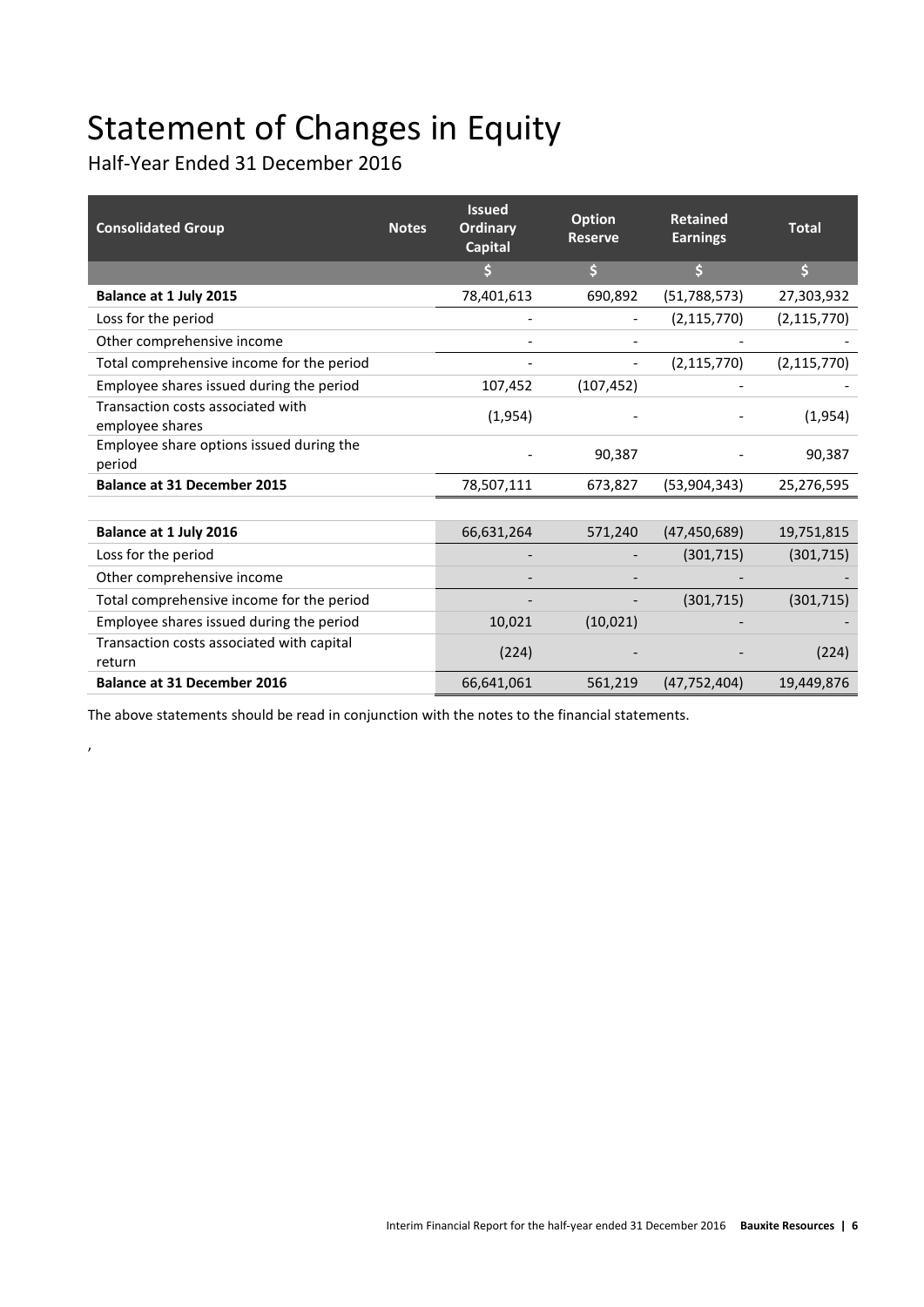# Statement of Cash Flow

Half-Year Ended 31 December 2016

| <b>Notes</b>                                                     | <b>Consolidated Group</b> |                                        |
|------------------------------------------------------------------|---------------------------|----------------------------------------|
|                                                                  | \$                        | 31 December 2016 31 December 2015<br>S |
| <b>CASH FLOWS FROM OPERATING ACTIVITIES</b>                      |                           |                                        |
| Receipts from customers                                          | 137,574                   | 14,942                                 |
| Payments to suppliers and employees                              | (473, 646)                | (1,789,338)                            |
| Payments for exploration expenditure                             | (152, 934)                | (722, 276)                             |
| Interest received                                                | 222,522                   | 328,737                                |
| NET CASH INFLOW/(OUTFLOW) FROM OPERATING ACTIVITIES              | (266, 484)                | (2, 167, 935)                          |
|                                                                  |                           |                                        |
| <b>CASH FLOWS FROM INVESTING ACTIVITIES</b>                      |                           |                                        |
| Receipts from sales of property, plant & equipment               | 1,173                     | 258,500                                |
| NET CASH INFLOW/ (OUTFLOW) FROM INVESTING ACTIVITIES             | 1,173                     | 258,500                                |
|                                                                  |                           |                                        |
| <b>CASH FLOWS FROM FINANCING ACTIVITIES</b>                      |                           |                                        |
| Payment of capital return costs                                  | (224)                     |                                        |
| Payment of share issue costs                                     |                           | (1,954)                                |
| NET CASH INFLOW FROM FINANCING ACTIVITIES                        | (224)                     | (1,954)                                |
|                                                                  |                           |                                        |
| NET (DECREASE)/INCREASE IN CASH AND CASH EQUIVALENTS             | (265, 535)                | (1,911,389)                            |
| Cash and cash equivalents at the beginning of the financial year | 16,936,145                | 22,998,193                             |
| CASH AND CASH EQUIVALENTS AT THE END OF THE FINANCIAL YEAR       | 16,670,610                | 21,086,804                             |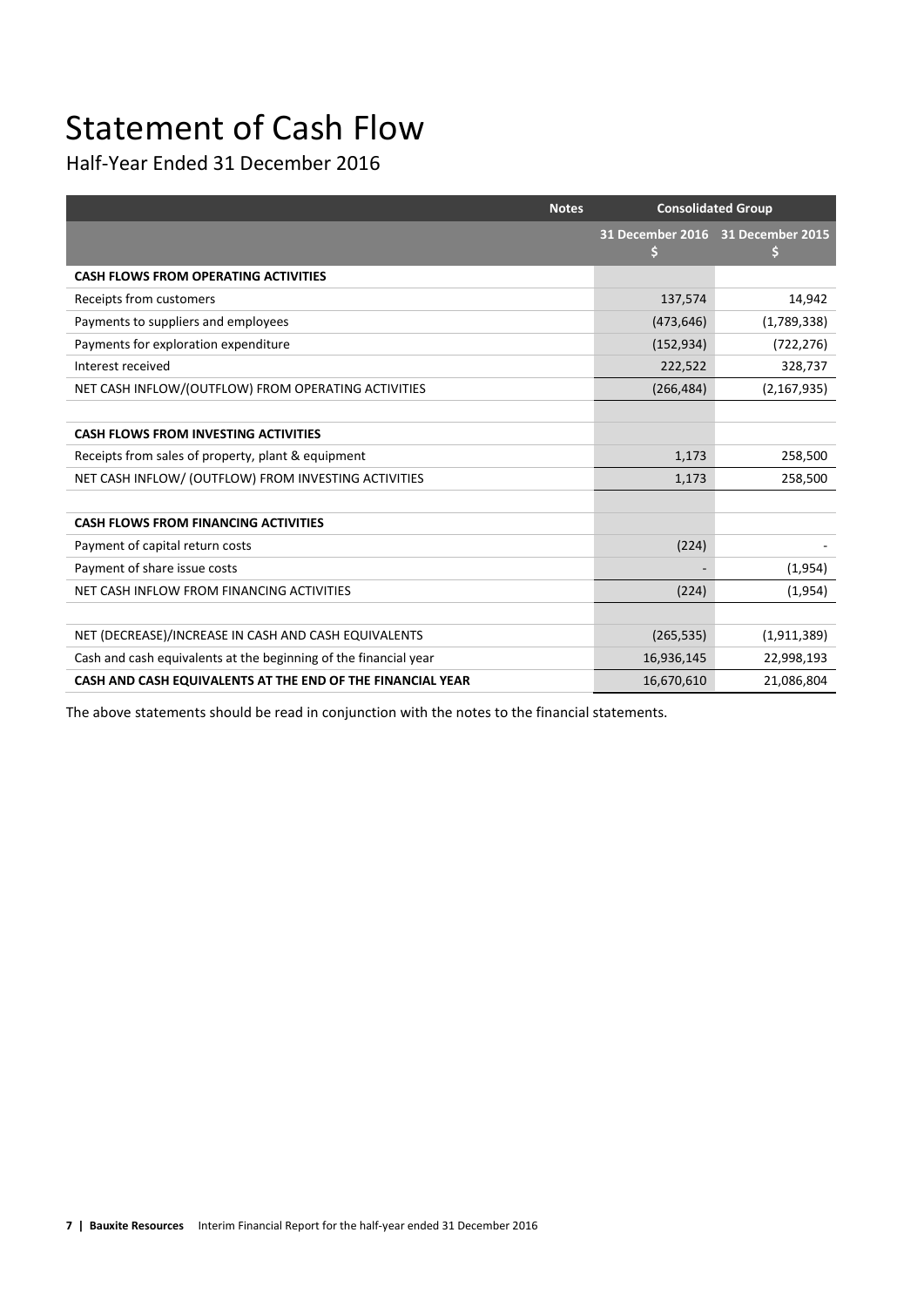## Notes to the Financial Statements

### **1. SUMMARY OF SIGNIFICANT ACCOUNTING POLICIES**

This financial report includes the consolidated financial statements and notes of Bauxite Resources Limited and controlled entities ("Consolidated Group" or "Group"). The financial statements were authorised for issue on 21 February 2017 by the Directors of the Company.

### **(a) Basis of preparation**

This general purpose financial report has been prepared in accordance with requirements of the *Corporations Act 2001* and Australian Accounting Standard AASB 134. The Group is a for-profit entity for financial reporting purposes under Australian Accounting Standards.

This interim financial report is intended to provide users with an update on the latest annual financial statements of the Group. As such, it does not contain information that represents relatively insignificant changes occurring during the halfyear within the Group. It is therefore recommended that this financial report be read in conjunction with the annual financial statements of the Group for the year ended 30 June 2016, together with any public announcements made during the following half-year. The same accounting policies and methods of computation have been followed in this interim financial report as were applied in the most recent annual financial statements.

### **2. REVENUE**

### **From continuing operations**

|                                    | <b>Consolidated Group</b> |            |  |
|------------------------------------|---------------------------|------------|--|
|                                    | 31/12/2016                | 31/12/2015 |  |
| Reimbursement of exploration costs | 89,348                    | 158,899    |  |
| Other revenue                      | 49,466                    | 59,174     |  |
| Interest                           | 226,618                   | 318,641    |  |
|                                    | 365,432                   | 536,714    |  |

### **3. PROFIT/(LOSS) FOR THE HALF-YEAR**

### **Expenses**

|                                | <b>Consolidated Group</b> |            |  |
|--------------------------------|---------------------------|------------|--|
|                                | 31/12/2016                | 31/12/2015 |  |
| Lease payments                 | 26,505                    | 238,966    |  |
| <b>Exploration expenditure</b> | 150,737                   | 334,597    |  |

### **4. OPERATING SEGMENTS**

The Consolidated Group has adopted AASB 8 Operating Segments with effect from 1 July 2009. AASB 8 which requires operating segments to be identified on the basis of internal reports about components of the Consolidated Group that are regularly reviewed by the chief operating decision maker in order to allocate resources to the segment and to assess its performance. The Consolidated Group operates in one operating segment and one geographical segment, being mineral exploration in Australia. This is the basis on which internal reports are provided to the Directors for assessing performance and determining the allocation of resources within the Consolidated Group.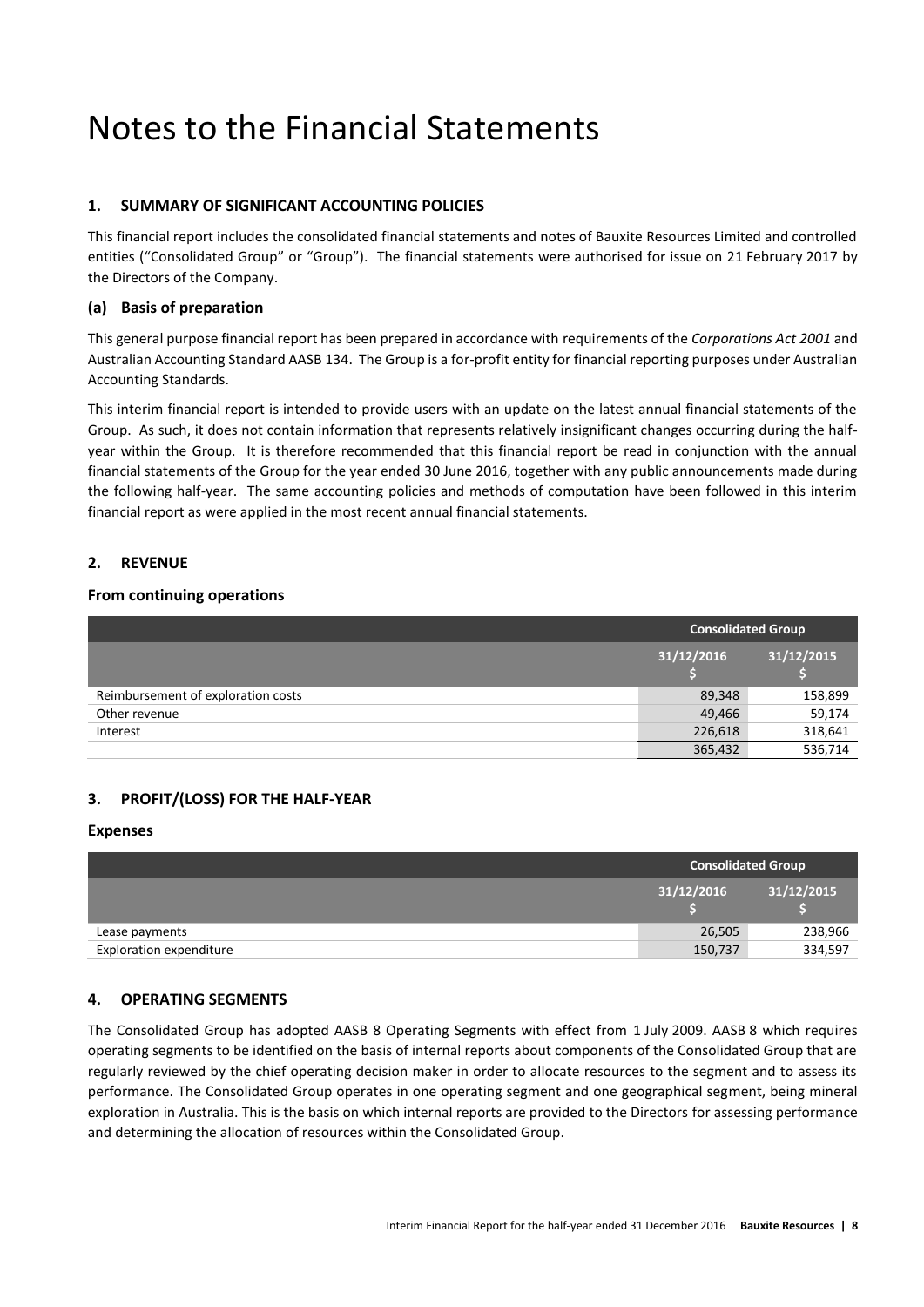## Notes to the Financial Statements cont.

### **5. DISCONTINUED OPERATIONS**

On the 30 November 2015 it was announced that the final agreements with Yankuang for sale of the joint venture interest and buyback of shares was signed pending approval by BRL Shareholders and State-Owned Assets Supervision and Administration Commission of the Peoples Republic of China ("SASAC"). SASAC approval was granted on the 10 December 2015 and BRL Shareholders approved the sale at an Extraordinary General Meeting on the 18 January 2016.

|                                                                       | <b>Consolidated Group</b> |            |
|-----------------------------------------------------------------------|---------------------------|------------|
|                                                                       | 31/12/2016                | 31/12/2015 |
|                                                                       |                           |            |
| <b>Financial performance information</b>                              |                           |            |
| Other income                                                          |                           |            |
| Interest income                                                       |                           | 1,868      |
| Exploration expenses as incurred                                      |                           | (437,586)  |
| Bankable feasibility and other studies                                |                           | (97, 103)  |
| Depreciation and amortisation expense                                 |                           | (4, 167)   |
| Profit / (loss) before income tax                                     |                           | (536,988)  |
| Income tax expense                                                    |                           |            |
| Profit after income tax expense for the half-year                     |                           | (536,988)  |
| Profit / (loss) on disposal before income tax expense                 |                           |            |
| Income tax expense                                                    |                           |            |
| Profit / (loss) on disposal after income tax expense                  |                           |            |
| Profit / (loss) after income tax expense from discontinued operations |                           | (536,988)  |

|                                                                                     | <b>Consolidated Group</b> |            |  |
|-------------------------------------------------------------------------------------|---------------------------|------------|--|
|                                                                                     | 31/12/2016                | 31/12/2015 |  |
|                                                                                     |                           |            |  |
| <b>Cash flow information</b>                                                        |                           |            |  |
| Net cash inflow/(outflow) from operating activities                                 |                           | (546,300)  |  |
| Net cash inflow/(outflow) from investing activities                                 |                           |            |  |
| Net increase / (decrease) in cash and cash equivalents from discontinued operations |                           | (546,300)  |  |

|                                                                         | <b>Consolidated</b><br>Group | <b>Consolidated</b><br>Group |
|-------------------------------------------------------------------------|------------------------------|------------------------------|
|                                                                         | 31/12/2016                   | 31/12/2015                   |
|                                                                         | \$                           |                              |
| Carrying amounts of assets and liabilities from discontinued operations |                              |                              |
| Cash and cash equivalents                                               |                              | 297,819                      |
| Trade and other receivables                                             |                              | 341,819                      |
| Other financial assets                                                  |                              | 1,403                        |
| Property, plant and equipment                                           |                              | 27,178                       |
| Total assets                                                            |                              | 668,219                      |
|                                                                         |                              |                              |
| Trade and other payables                                                |                              | 3,480                        |
| Provisions                                                              |                              | 3,060                        |
| <b>Total liabilities</b>                                                |                              | 6,540                        |
| Net assets                                                              |                              | 661,679                      |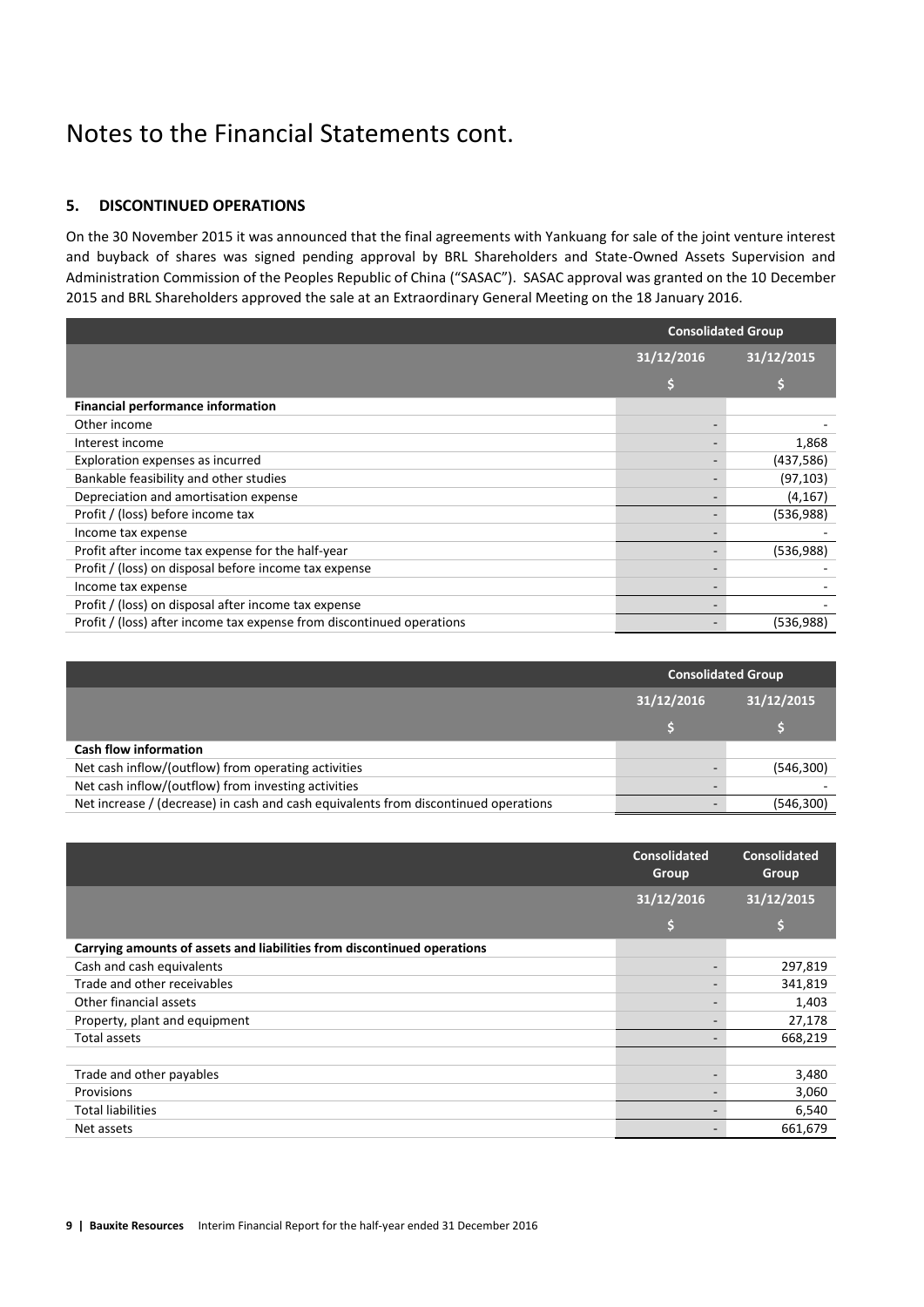## Notes to the Financial Statements cont.

### **6. CONTRIBUTED EQUITY**

|     |                                     |        | 31/12/2016                     |            | 31/12/2015                     |            |
|-----|-------------------------------------|--------|--------------------------------|------------|--------------------------------|------------|
|     |                                     | Notes  | <b>Number</b><br>of securities | Ś          | <b>Number</b><br>of securities | S.         |
| (a) | Share capital                       |        |                                |            |                                |            |
|     | Ordinary shares fully paid          | 6b, 6d |                                | 66,641,061 |                                | 78,507,111 |
|     |                                     |        |                                |            |                                |            |
|     | Total contributed equity            |        |                                | 66,641,061 |                                | 78,507,111 |
|     |                                     |        |                                |            |                                |            |
| (b) | Movements in ordinary share capital |        |                                |            |                                |            |
|     | Beginning of the half-year          |        | 214,302,336                    | 66,631,264 | 231,897,696                    | 78,401,613 |
|     | Issued during the half-year:        |        | 120.000                        | 10,021     | 2,104,640                      | 107,452    |
|     | Less: Transaction costs             |        |                                | (224)      |                                | (1,954)    |
|     | End of the half-year                |        | 214,422,336                    | 66,641,061 | 234,002,336                    | 78,507,111 |

|     |                                                       | <b>Consolidated Group</b> |            |  |
|-----|-------------------------------------------------------|---------------------------|------------|--|
|     |                                                       | 31/12/2016                | 31/12/2015 |  |
| (c) | Movements in options on issue                         |                           |            |  |
|     | Beginning of the half-year year                       |                           | 2,000,000  |  |
|     | Exercised, cancelled or expired during the half-year: |                           |            |  |
|     | End of the half-year                                  |                           | 2,000,000  |  |

### **(d) Ordinary shares**

Ordinary shares entitle the holder to participate in dividends and the proceeds on winding up of the Company in proportion to the number of and amounts paid on the shares held.

On a show of hands every holder of ordinary shares present at a meeting in person or by proxy, is entitled to one vote, and upon a poll each share is entitled to one vote.

### **7. CONTINGENCIES**

The Company is not aware of any contingent liabilities as at 31 December 2016 or at the date of this report.

### **8. EVENTS OCCURRING AFTER THE BALANCE SHEET DATE**

No event that has arisen since 31 December 2016 which has significantly affected, or may significantly affect the operations of the Group, the result of those operations, or the state of affairs of the Group in subsequent financial years.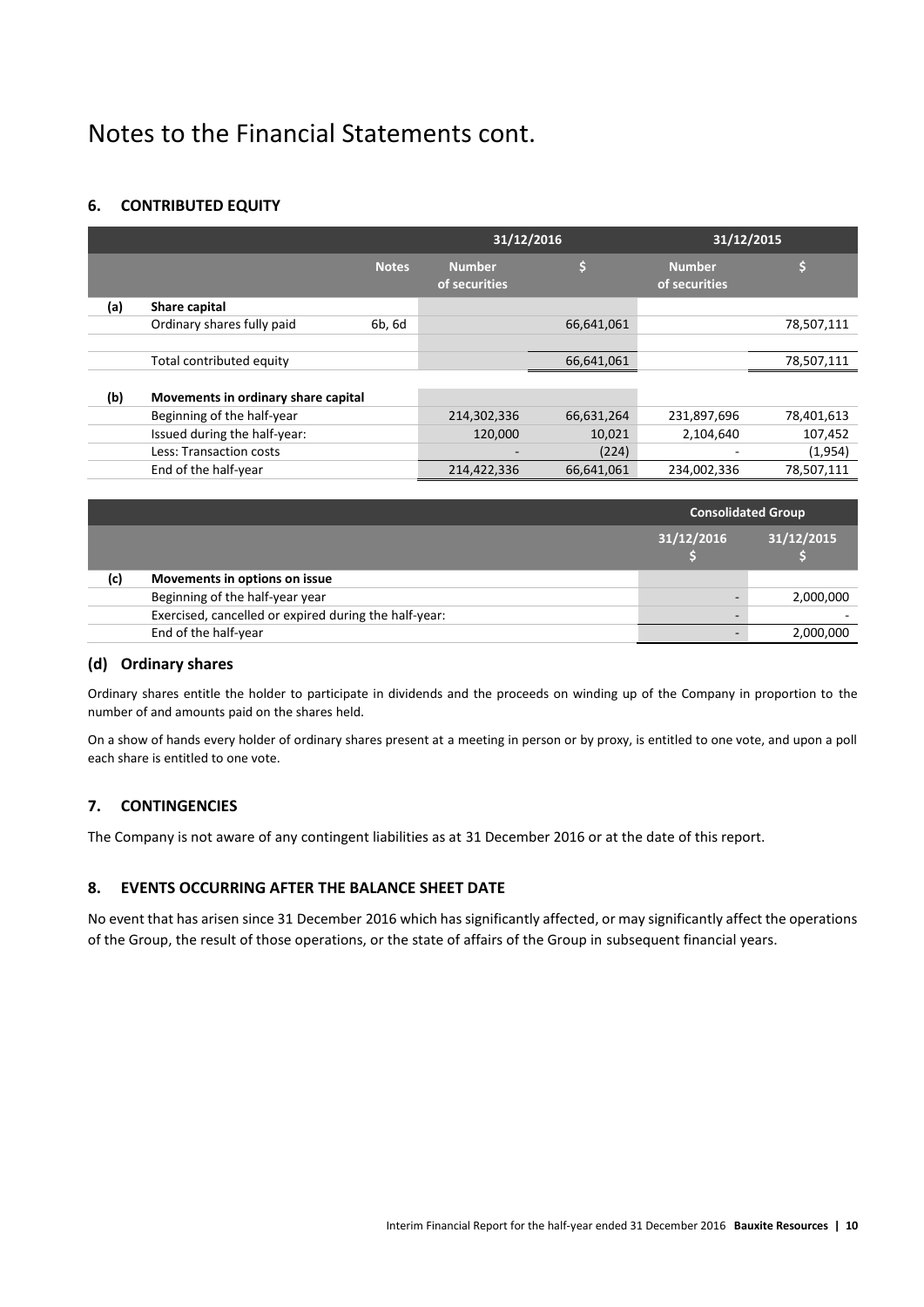## Directors' Declaration

In the opinions of the Directors of Bauxite Resources Limited (the "Company"):

- 1. the financial statements and notes as set on pages 4 to 10, are in accordance with the Corporations Act 2001, including:
	- a. complying with Accounting Standard AASB 134: Interim Financial Reporting; and
	- b. giving a true and fair view of the Company's and the consolidated entity's financial position as at 31 December 2016 and of their performance for the half-year ended on that date;
- 2. In the Directors opinion there are reasonable grounds to believe that the company will be able to pay its debts as and when they become due and payable.

This declaration is made in accordance with a resolution of the Board of Directors.

**Robert Nash Chairman** Perth, 21 February 2017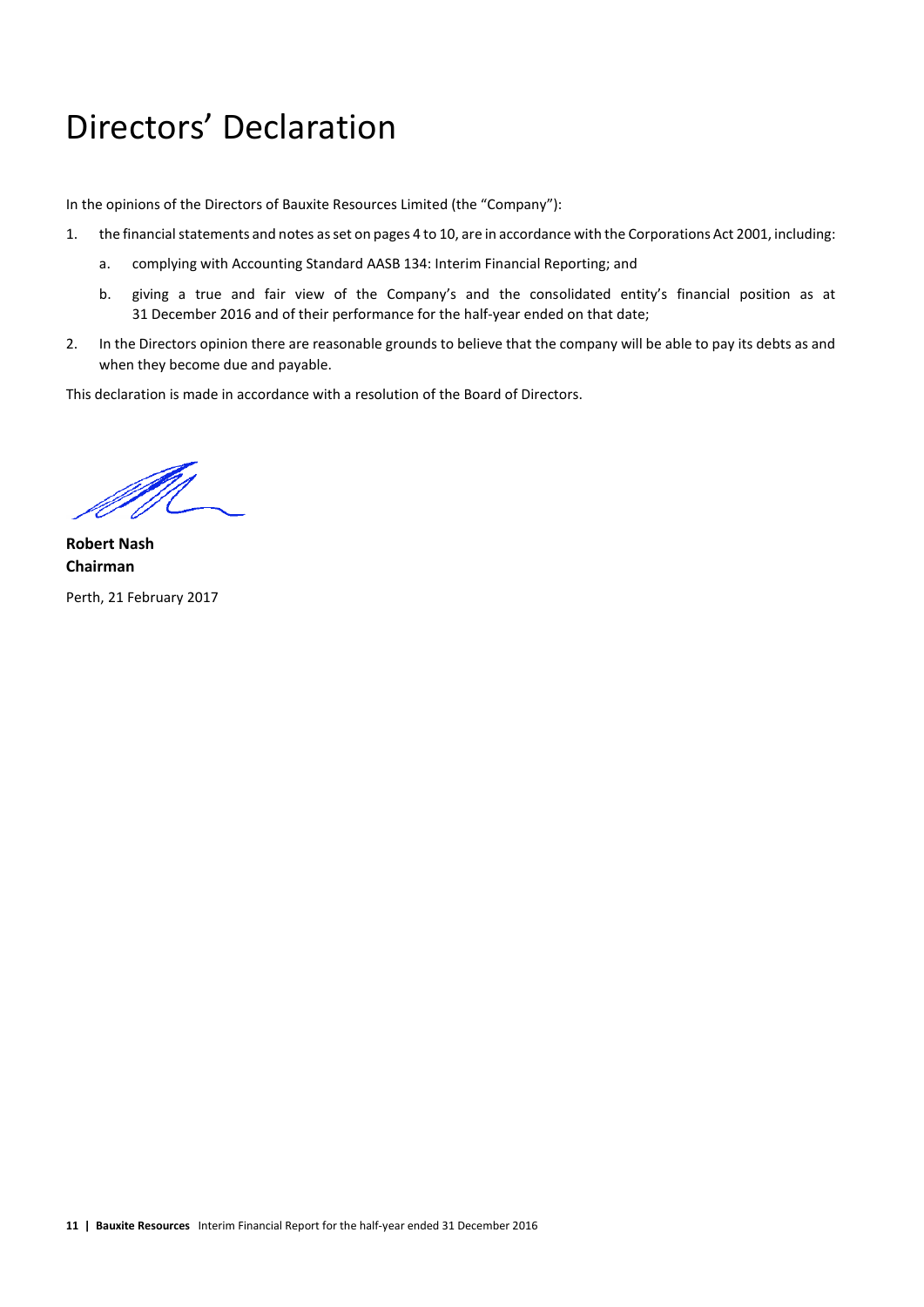## Independent Review Report

## **MOORE STEPHENS**

Level 15, Exchange Tower 2 The Esplanade Perth WA 6000

PO Box 5785, St Georges Terrace WA 6831

#### **INDEPENDENT AUDITOR'S REVIEW REPORT TO THE MEMBERS OF BAUXITE RESOURCES LIMITED AND ITS CONTROLLED ENTITIES** T +61 (0)8 9225 5355 F +61 (0)8 9225 6181

www.moorestephens.com.au

#### **Report on the Half-year Financial Report**

We have reviewed the accompanying half-year financial report of Bauxite Resources Limited which comprises the consolidated condensed statement of financial position as at 31 December 2016, the consolidated condensed statement of profit or loss and other comprehensive income, consolidated condensed statement of changes in equity, the consolidated condensed statement of cash flows for the half-year ended on that date, notes comprising a summary of significant accounting policies and other explanatory information and the directors' declaration.

#### *Directors' Responsibility for the Half-Year Financial Report*

The directors of Bauxite Resources Limited are responsible for the preparation of the half-year financial report that gives a true and fair view in accordance with Australian Accounting Standards (including Australian Accounting Interpretations) and the *Corporations Act 2001* and for such internal control as the directors determine is necessary to enable the preparation of the half-year financial report that is free from material misstatement, whether due to fraud or error.

#### *Auditor's Responsibility*

Our responsibility is to express a conclusion on the half-year financial report based on our review. We conducted our review in accordance with Auditing Standard on Review Engagements ASRE 2410: Review of a Financial Report Performed by the Independent Auditor of the Entity, in order to state whether, on the basis of the procedures described, we have become aware of any matter that makes us believe that the half-year financial report is not in accordance with the *Corporations Act 2001* including: giving a true and fair view of Bauxite Resources Limited's financial position as at 31 December 2016 and its performance for the half-year ended on that date; and complying with Accounting Standard AASB 134: Interim Financial Reporting and the Corporations Regulations 2001. As the auditor of Bauxite Resources Limited, ASRE 2410 requires that we comply with the ethical requirements relevant to the audit of the annual financial report.

A review of a half-year financial report consists of making enquiries, primarily of persons responsible for financial and accounting matters, and applying analytical and other review procedures. A review is substantially less in scope than an audit conducted in accordance with Australian Auditing Standards and, consequently, does not enable us to obtain assurance that we would become aware of all significant matters that might be identified in an audit. Accordingly, we do not express an audit opinion.

#### *Independence*

In conducting our review, we have complied with the independence requirements of the *Corporations Act 2001*.

Liability limited by a scheme approved under Professional Standards Legislation. Moore Stephens ABN 16 874 357 907. An independent member of Moore Stephens International Limited - members in principal cities throughout the world. The Perth Moore Stephens firm is not a partner or agent of any other Moore Stephens firm.